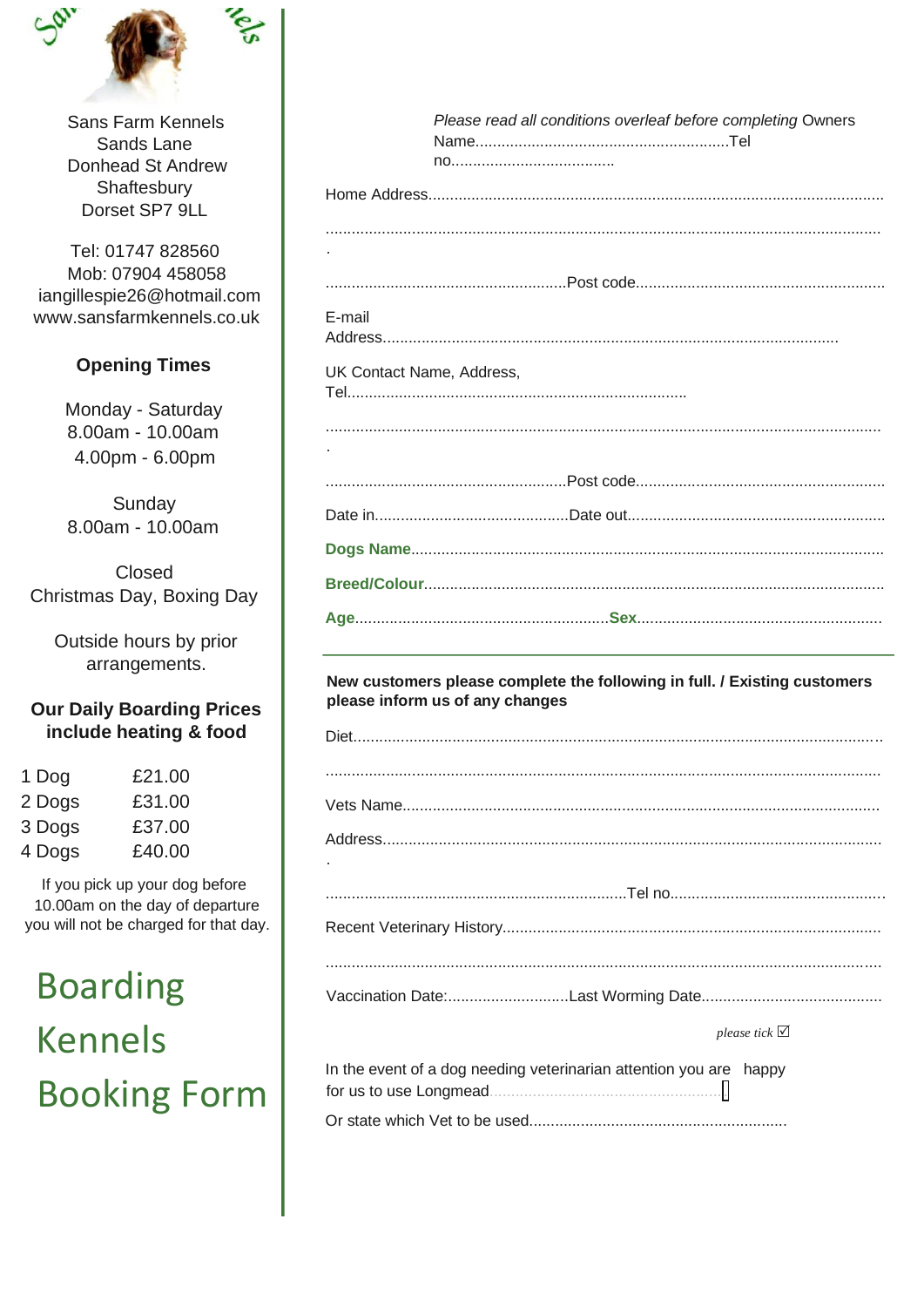|                         | Consent                                                                         | to | separate                              | dogs | if a |  | problem |  |
|-------------------------|---------------------------------------------------------------------------------|----|---------------------------------------|------|------|--|---------|--|
| <b>OFFICE USE ONLY.</b> | I hereby give my consent for my dog/dogs to be exercised I                      |    |                                       |      |      |  |         |  |
|                         |                                                                                 |    |                                       |      |      |  |         |  |
|                         |                                                                                 |    |                                       |      |      |  |         |  |
|                         | Is your Dog insured? YES/NO (See condition 13)                                  |    |                                       |      |      |  |         |  |
| Certificate details     |                                                                                 |    |                                       |      |      |  |         |  |
|                         | I have read this form and agree to all the attached conditions and undertake to |    |                                       |      |      |  |         |  |
|                         |                                                                                 |    |                                       |      |      |  |         |  |
| Booking ref no          |                                                                                 |    |                                       |      |      |  |         |  |
|                         |                                                                                 |    |                                       |      |      |  |         |  |
|                         |                                                                                 |    |                                       |      |      |  |         |  |
| Booked on               |                                                                                 |    | <b>Conditions of Boarding at Sans</b> |      |      |  |         |  |

## Farm Kennels Ltd.

- 1. A telephone enquiry/provisional booking is not accepted as a booking. To reserve a place for any dog, owners are required to visit Sans Farm Kennels with their pet, with a completed booking form.
- 2. Dogs can only be accepted on condition they have been fully inoculated against Distemper, Hepatitis, Leptospirosis, Parvo virus, Intrac and Infectious Bronchitis (Kennel Cough) within the last twelve months and not less than two weeks prior to boarding. The certificates must shown on arrival with this form when booking.
- 3. Should any dog be found to be hosting fleas, the person responsible for collecting the dog will at the time of collection, be liable for all costs of treating the dog and surrounding environment considered necessary by the owners of Sans Farm Kennels.
- 4. It is stressed that all dogs must be on a lead at all times when owners bring them , as we accept no responsibility for loss or injury. (If customers insist on kennel staff releasing dogs in the forecourt, it is then the responsibility of the owner). Collars being worn by dogs must be secure so they cannot slip loose. Customer's leads and check chains are not accepted into the kennel.
- 5. Beds are not required. They will be supplied. Note: we accept no responsibility for loss or damage to customer belongings, i.e. any type of bedding, toys, leads etc. Any destroyed or soiled bedding will be disposed of. It is the customer's responsibility to notify any persons, prior to collecting any dog(s) on their behalf, of this condition.
- 6. Dogs(s) can only be accepted or given out within our business hours. Owners or anyone authorised must call the next day if unable to reach Sans Farm Kennels by closing time on the day out, or, the next time of business, whichever is applicable. Please note business hours on front of booking form. During the busy periods dogs must be collected on stated day out.
- 7. It is emphasised whilst every care and attention is given, the proprietors accept no responsibility for injury due to your dog(s) behaviour whilst boarded in our kennels.
- 8. All single dogs are exercised separately unless we have owners consent to mix with others. Multiple family dogs to share kennel unless otherwise stated.
- 9. All dogs must be fit, in sound condition, and of pleasant disposition when entering Sans Farm Kennels. In the event of your dog falling ill during boarding we reserve the right to call in a veterinary surgeon. All costs to be borne by the owner. This will include any veterinary call-out charges, transportation etc. It is the owner's responsibility to ensure there are sufficient funds to cover this. The proprietors reserve the right to turn away any dog which they feel is not suitable to be boarded.